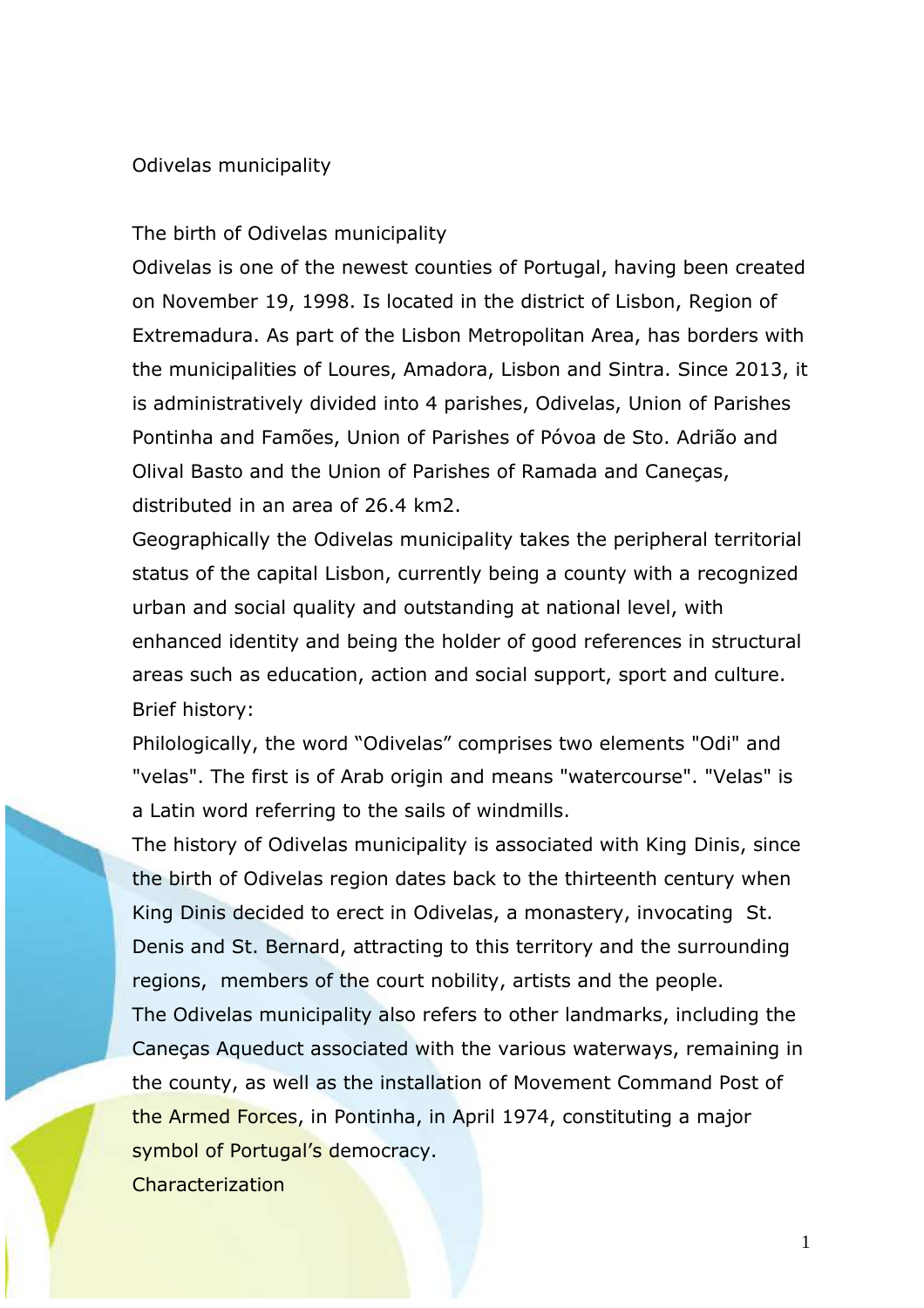According to the last census movement, Odivelas municipality had, in 2011, an area of 26.4 km2, 144,549 inhabitants, a population density of 5,484.3 inhabitants / km2, being the third most densely populated county in the area of Greater Lisbon, with an aging index of 107.9, one longevity index of 40.6, a birth rate of 12.3%, a 7% mortality rate, registering 1.06 foreign residents per 100 inhabitants.

In 2011, 16.3% of the population of the municipality was elderly, having also recorded an increase in average life expectancy, and an increase of the economically active population of the municipality (75,838 inhabitants) and 52 activity fee, 47% higher than that recorded in the Greater Lisbon area (50.16%) and also at national level  $(47.56\%)$ .

The geographical proximity of Odivelas to the capital associated with the recent development of road infrastructure and new investments in accessibility and mobility allowed reposition the territory of Odivelas in economic, cultural, urban. Odivelas is a territory with a high potential to be promoted and value, because of that it has been done an investment in the consolidation and improvement of the local community conditions and increasing the attractiveness of the territory. In order to promote a closer, more accessible and simplified procedures, Lisboa implemented, in conjunction with the Central Administration, a Citizen's Shop, which is the center of change and evolution of a new form of relationship between citizen and companies in the public sector and with some of the leading specialized services. This space was strategically located in major shopping center's own proactive county and recent example of the establishment of companies in the county and creating jobs.

Odivelas has stimulated local economic development and job creation, through the attraction and welcoming new businesses and companies, focused on innovation and development (I & D) and entrepreneurship, the establishment of companies and attracting investment, seeking an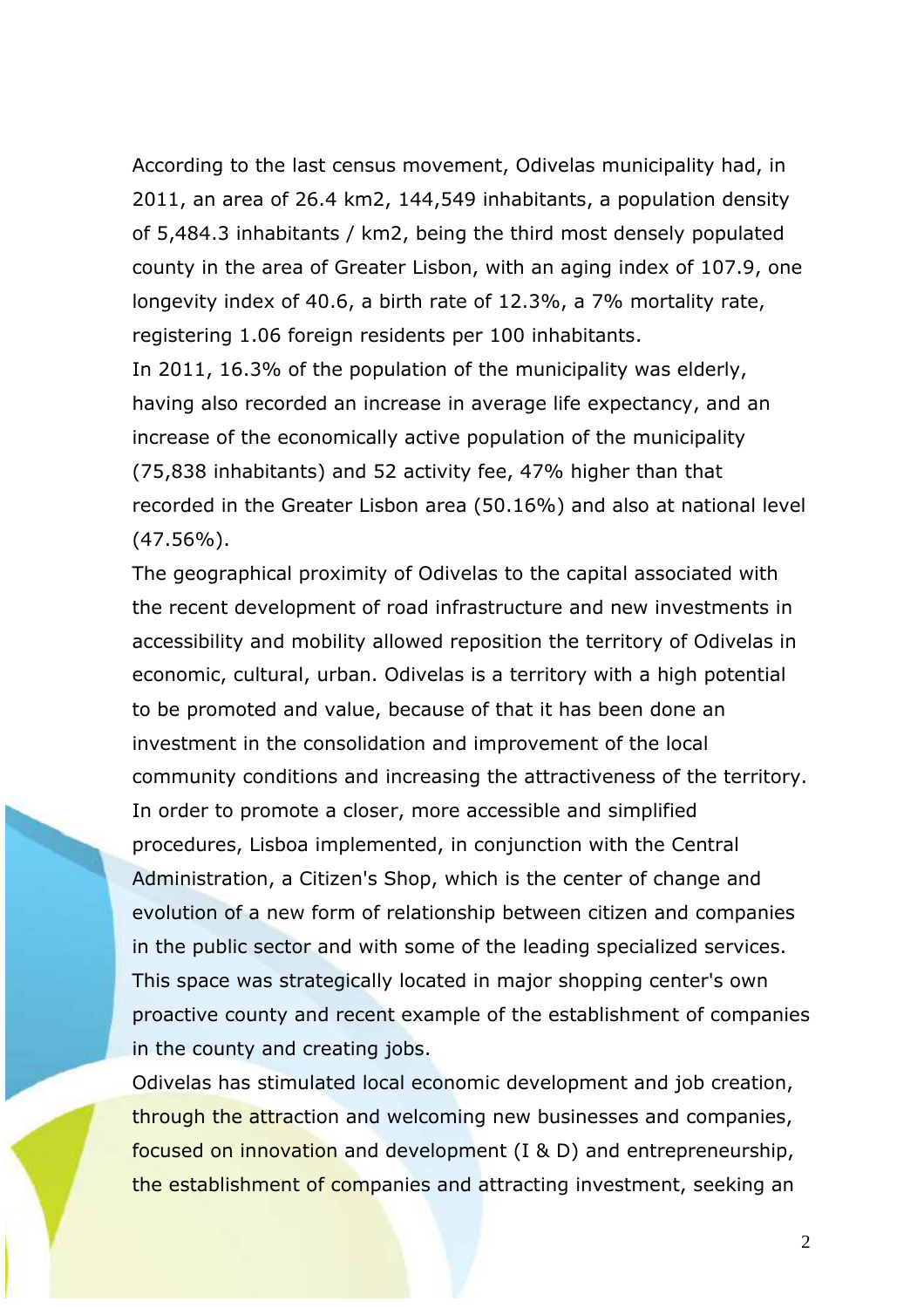inclusive, balanced and sustainable economy. Odivelas has implemented several projects to centralize companies and producers in the county in a perspective of capital gains to its citizens and territory. Promoting entrepreneurship, stimulating the local economy, is one of the key flags of the City Council. In this sense, created the Business Incubator called "Start in Odivelas", which will give priority to competitiveness, productivity and entrepreneurial creativity, and the elimination of costs and obstacles of small business installation in the county, contributing to the development and rejuvenation of the business fabric of the City of Odivelas.

Under the project "Start in Odivelas" was created the International Business Office, which aims to support companies in the construction of a pre-diagnosis of its potential for internationalization and identifying business opportunities in potential markets while will open, soon, a job center in Odivelas, in an employment protection logic.

The City Council will also promote interaction with the business community and educational institutions, research and development in order to take advantage of benefits, synergies and complementarity resulting therefrom as well as the promoters of entrepreneurship in order to ensure privileged access to partnerships, national and international, thus providing services and start-ups its implementation in a business context.

In promoting and boosting the local economy and the creation and protection of jobs, were also carried out numerous initiatives and implemented municipal programs, including the Anti-Austerity Program "ODIVELAS SUPPORTS MORE", which includes a wide range of measures to companies and persons, which are: the reduction of property taxes (IMI), the exemption from Pour (?) for all companies that locate its head office in the County of Odivelas, and introduction of tax benefits for those who prove to have maintained or created new jobs, among others.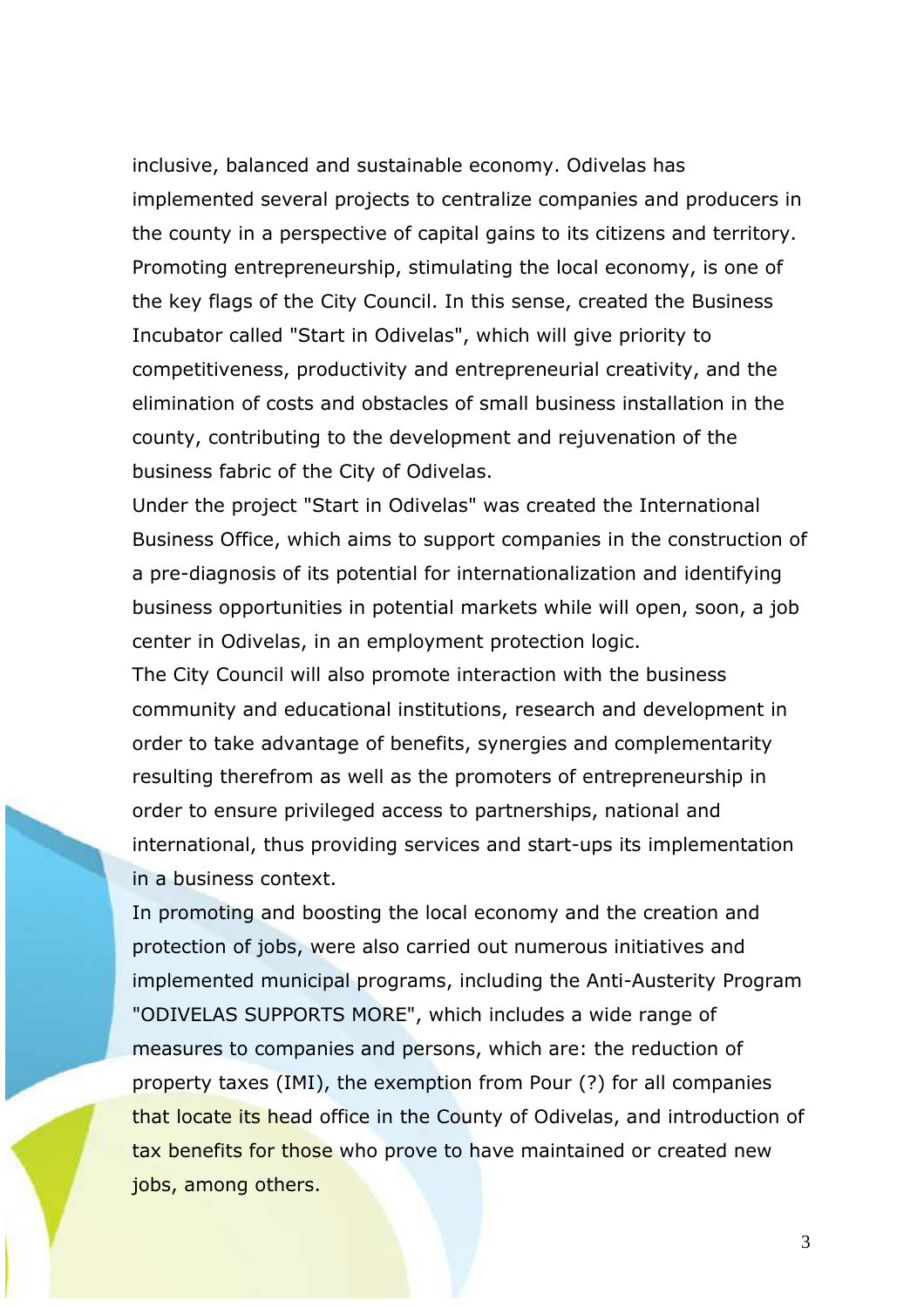In 2011, Odivelas featured a business density of 544.3 companies / km2, occupying the 3rd position within the nine municipalities that constitute the Greater Lisbon, being the tertiary sector the predominant, like the existing reality in the Greater Lisbon . The activities with the highest number of companies are the construction, transport and storage, consultancy activities and the wholesale and retail and also the repair of motor vehicles and motorcycles. The county of Odivelas is one of the Metropolitan Area of Lisbon, in addition to Lisbon, which has a significant and diverse cultural dynamics, which means a municipal level of investment in the cultural area. The four parishes of Odivelas municipality benefit of equipment and cultural spaces. We emphasize the existence of Odivelas Exhibition Center, a cultural facility consisting of several cultural spaces and working studios in different cultural areas, which aims not only the diffusion but also the creation of culture in Odivelas municipality. As well as the Cultural Center of Malaposta, considered a cultural facility of national importance, which exceeds about 54 thousand annual spectators. In this cultural space are promoted numerous theater and dance performances; concerts; exhibitions; screenings, being a real home where happens art and culture, is a home with art. In the cultural level, Lisboa has secured a cultural program of excellence, using not only the dynamics of the various cultural and heritage facilities existing in the county, as well as performing numerous shows, exhibitions, festivals and other local events, national and international, focusing on multiculturalism and cooperation, in increasing tourism, dissemination and promotion of regional products, including traditional and convent White Marmalade of Odivelas, asserting itself as a gastronomic and leisure script. This convent sweet, produced for centuries in the Monastery of St. Dionysius by the Bernardas nuns. Was D. Carolina Augusta de Castro e

Silva, the last nun of the convent, who passed this testimony, through